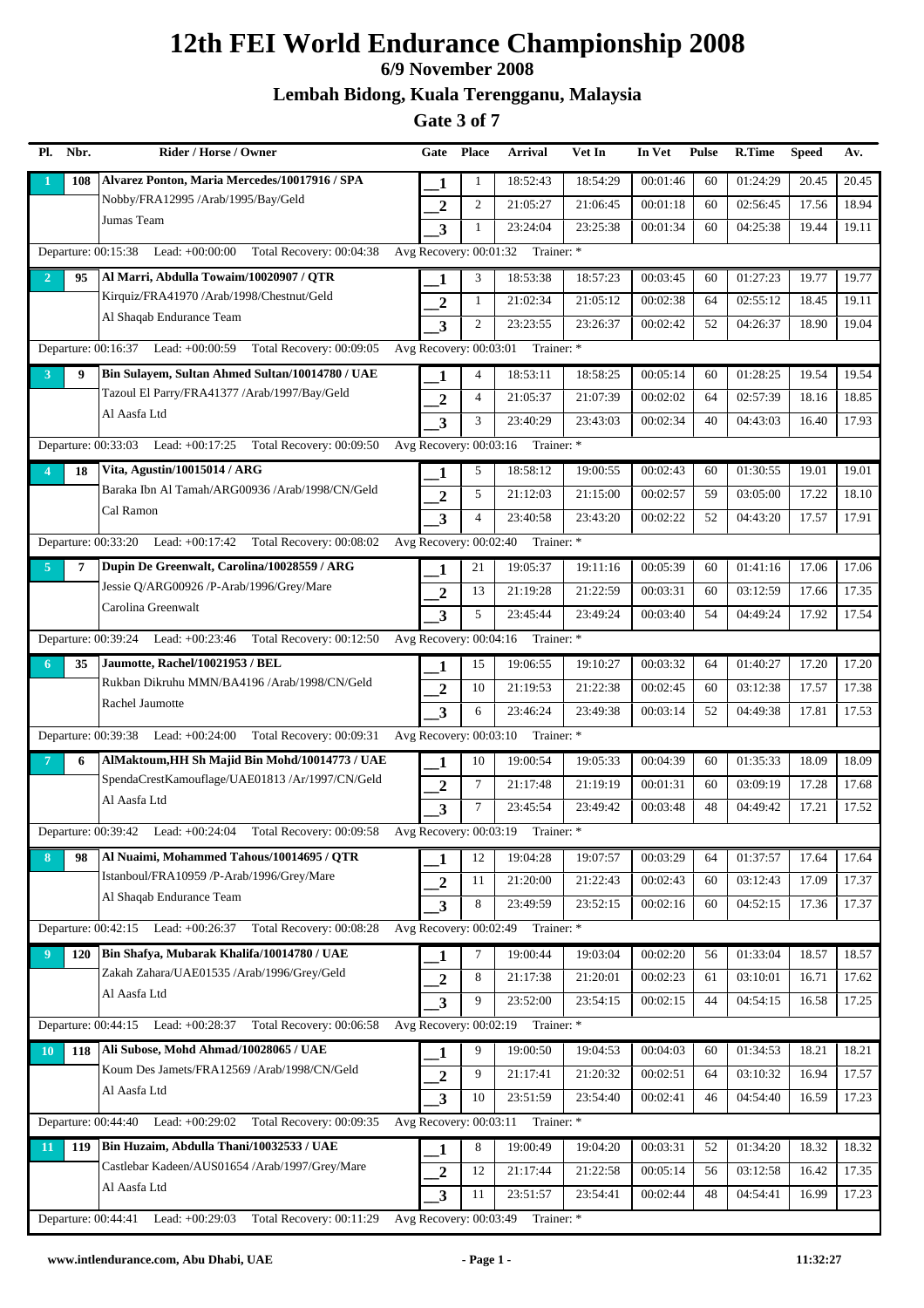## **6/9 November 2008**

### **Lembah Bidong, Kuala Terengganu, Malaysia**

| Pl.<br>Nbr. | Rider / Horse / Owner                                               | Gate                     | Place | <b>Arrival</b>                    | Vet In   | In Vet   | <b>Pulse</b> | R.Time   | <b>Speed</b> | Av.   |
|-------------|---------------------------------------------------------------------|--------------------------|-------|-----------------------------------|----------|----------|--------------|----------|--------------|-------|
| 12          | Caceres Aranda, Juan Cruz/10036565 / URU<br>129                     | 1                        | 6     | 18:53:16                          | 19:02:51 | 00:09:35 | 64           | 01:32:51 | 18.61        | 18.61 |
|             | Espartaco In/URU40051 /Crsbreed/1999/Bay/Geld                       | $\boldsymbol{2}$         | 6     | 21:11:53                          | 21:18:26 | 00:06:33 | 60           | 03:08:26 | 16.95        | 17.77 |
|             | Haras Palmar De Porrua                                              | $\overline{\mathbf{3}}$  | 12    | 23:50:34                          | 23:54:44 | 00:04:10 | 60           | 04:54:44 | 16.26        | 17.22 |
|             | Departure: 00:44:44 Lead: +00:29:06 Total Recovery: 00:20:18        | Avg Recovery: 00:06:46   |       | Trainer: *                        |          |          |              |          |              |       |
| 13          | Atger, Virginie/10014473 / FRA<br>53                                | 1                        | 19    | 19:07:10                          | 19:10:53 | 00:03:43 | 60           | 01:40:53 | 17.13        | 17.13 |
|             | Hadia De Jalima/FRA41166 /Arab/1998/Chestnut/Geld                   | $\overline{2}$           | 14    | 21:20:58                          | 21:23:06 | 00:02:08 | 60           | 03:13:06 | 17.57        | 17.34 |
|             | Jean Claude Guillaume                                               | $\overline{\mathbf{3}}$  | 13    | 23:54:53                          | 23:57:49 | 00:02:56 | 52           | 04:57:49 | 16.50        | 17.04 |
|             | Departure: $00:47:49$ Lead: $+00:32:11$<br>Total Recovery: 00:08:47 | Avg Recovery: 00:02:55   |       | Trainer: *                        |          |          |              |          |              |       |
| 14          | Denayer, Caroline/10018182 / FRA<br>55                              | 1                        | 23    | 19:08:45                          | 19:11:43 | 00:02:58 | 56           | 01:41:43 | 16.99        | 16.99 |
|             | Gwellik Du Parc/FRA09102 /Arab/1994/Chestnut/Geld                   | $\overline{2}$           | 17    | 21:20:39                          | 21:24:00 | 00:03:21 | 60           | 03:14:00 | 17.56        | 17.26 |
|             | Caroline Denayer Gad                                                | $\overline{\mathbf{3}}$  | 14    | 23:54:56                          | 23:58:15 | 00:03:19 | 52           | 04:58:15 | 16.58        | 17.02 |
|             | Departure: 00:48:15 Lead: +00:32:37 Total Recovery: 00:09:38        |                          |       | Avg Recovery: 00:03:12 Trainer: * |          |          |              |          |              |       |
| 15          | Lafaure, Julien/10018156 / FRA<br>58                                | 1                        | 28    | 19:08:41                          | 19:13:20 | 00:04:39 | 64           | 01:43:20 | 16.72        | 16.72 |
|             | Jharez De Cabirat/FRA13111 /Arab/1997/Grey/Geld                     | $\overline{2}$           | 20    | 21:21:04                          | 21:25:04 | 00:04:00 | 60           | 03:15:04 | 17.66        | 17.16 |
|             | Jean Noel Lafaure                                                   | $\overline{\mathbf{3}}$  | 15    | 23:55:08                          | 23:58:30 | 00:03:22 | 64           | 04:58:30 | 16.71        | 17.00 |
|             | Departure: 00:48:30 Lead: +00:32:52 Total Recovery: 00:12:01        | Avg Recovery: 00:04:00   |       | Trainer: *                        |          |          |              |          |              |       |
| 16          | Al Doseri, Ghazi Mohd Ahmed/10017477 / BHR<br>26                    | 1                        | 15    | 19:07:35                          | 19:10:27 | 00:02:52 | 60           | 01:40:27 | 17.20        | 17.20 |
|             | Mexico/BRN40066 /A-Arab/1998/L Bay/Geld                             | $\overline{2}$           | 16    | 21:20:56                          | 21:23:59 | 00:03:03 | 58           | 03:13:59 | 17.32        | 17.26 |
|             | Royal Endurance Team of Bahrain                                     | 3                        | 16    | 23:54:57                          | 23:58:38 | 00:03:41 | 52           | 04:58:38 | 16.51        | 17.00 |
|             | Departure: 00:48:38 Lead: +00:33:00 Total Recovery: 00:09:36        | Avg Recovery: 00:03:12   |       | Trainer: *                        |          |          |              |          |              |       |
| 17          | Di Geronimo, Pietro/10032032 / BEL<br>34                            | 1                        | 27    | 19:06:43                          | 19:13:10 | 00:06:27 | 56           | 01:43:10 | 16.75        | 16.75 |
|             | SD Mengali/BA4443 /Arab/1999/Chestnut/Geld                          | $\overline{2}$           | 19    | 21:20:25                          | 21:24:55 | 00:04:30 | 63           | 03:14:55 | 17.66        | 17.18 |
|             | Pietro Di Geronimo                                                  | 3                        | 17    | 23:55:04                          | 23:58:57 | 00:03:53 | 52           | 04:58:57 | 16.61        | 16.98 |
|             | Departure: 00:48:57 Lead: +00:33:19 Total Recovery: 00:14:50        | Avg Recovery: 00:04:56   |       | Trainer: *                        |          |          |              |          |              |       |
| 18          | Taher Yousif, Yousif Ali/10020248 / BHR<br>31                       | 1                        | 42    | 19:07:38                          | 19:16:44 | 00:09:06 | 60           | 01:46:44 | 16.19        | 16.19 |
|             | Ganda Koy/FRA11795 /P-Arab/1996/Grey/Geld                           | $\boldsymbol{2}$         | 40    | 21:30:03                          | 21:40:33 | 00:10:30 | 56           | 03:30:33 | 15.60        | 15.90 |
|             | Royal Endurance Team of Bahrain                                     | 3                        | 18    | 23:55:00                          | 23:59:54 | 00:04:54 | 52           | 04:59:54 | 19.34        | 16.93 |
|             | Departure: 00:49:54 Lead: +00:34:16 Total Recovery: 00:24:30        | Avg Recovery: 00:08:10   |       | Trainer: *                        |          |          |              |          |              |       |
| 19          | Boulanger, Karin/10014168 / BEL<br>32                               | 1                        | 26    | 19:06:52                          | 19:13:03 | 00:06:11 | 62           | 01:43:03 | 16.77        | 16.77 |
|             | Poespass/A8794 /Arab/1995/Chestnut/Geld                             | $\overline{2}$           | 15    | 21:20:34                          | 21:23:47 | 00:03:13 | 56           | 03:13:47 | 17.86        | 17.28 |
|             | Huguette Jadoul                                                     | 3                        | 19    | 23:55:00                          | 00:03:01 | 00:08:01 | 40           | 05:03:01 | 15.82        | 16.75 |
|             | Departure: 00:53:01<br>Lead: +00:37:23<br>Total Recovery: 00:17:25  | Avg Recovery: 00:05:48   |       | Trainer: *                        |          |          |              |          |              |       |
| 20          | Mahmood, Raed/10018105 / BHR<br>30                                  | 1                        | 34    | 19:06:41                          | 19:14:43 | 00:08:02 | 60           | 01:44:43 | 16.50        | 16.50 |
|             | WilloiBintKhyberie/BRN40082 /Arab/1998/Grey/Mare                    | $\mathbf{2}$             | 34    | 21:30:07                          | 21:33:12 | 00:03:05 | 64           | 03:23:12 | 16.45        | 16.48 |
|             | Royal Endurance Team of Bahrain                                     | $\overline{\mathbf{3}}$  | 20    | 00:02:07                          | 00:05:43 | 00:03:36 | 52           | 05:05:43 | 16.86        | 16.60 |
|             | Departure: 00:55:43 Lead: +00:40:05 Total Recovery: 00:14:43        | Avg Recovery: 00:04:54   |       | Trainer: *                        |          |          |              |          |              |       |
| 21          | Raposo, Joao/10014058 / POR<br>93                                   | 1                        | 14    | 19:06:18                          | 19:09:49 | 00:03:31 | 56           | 01:39:49 | 17.31        | 17.31 |
|             | Quinza/POR02338 /P-Arab/1997/Bay/Mare                               | $\boldsymbol{2}$         | 22    | 21:23:19                          | 21:26:16 | 00:02:57 | 60           | 03:16:16 | 16.80        | 17.06 |
|             | Joao Serra Raposo                                                   | 3                        | 21    | 00:03:43                          | 00:06:10 | 00:02:27 | 48           | 05:06:10 | 15.72        | 16.58 |
|             | Departure: $00:56:10$ Lead: $+00:40:32$<br>Total Recovery: 00:08:55 | Avg Recovery: 00:02:58   |       | Trainer: *                        |          |          |              |          |              |       |
| 22          | Dietsch, Pascale/10015160 / FRA<br>56                               | 1                        | 36    | 19:07:12                          | 19:14:56 | 00:07:44 | 62           | 01:44:56 | 16.47        | 16.47 |
|             | HifraneDuBarthas/FRA09978 /Cbreed/1995/Bay/Mare                     | $\overline{2}$           | 23    | 21:23:32                          | 21:27:56 | 00:04:24 | 60           | 03:17:56 | 17.42        | 16.91 |
|             | Regis Kuntz                                                         | 3                        | 22    | 00:02:02                          | 00:06:40 | 00:04:38 | 52           | 05:06:40 | 15.89        | 16.55 |
|             | Total Recovery: 00:16:46<br>Departure: $00:56:40$ Lead: $+00:41:02$ | Avg Recovery: $00:05:35$ |       | Trainer: *                        |          |          |              |          |              |       |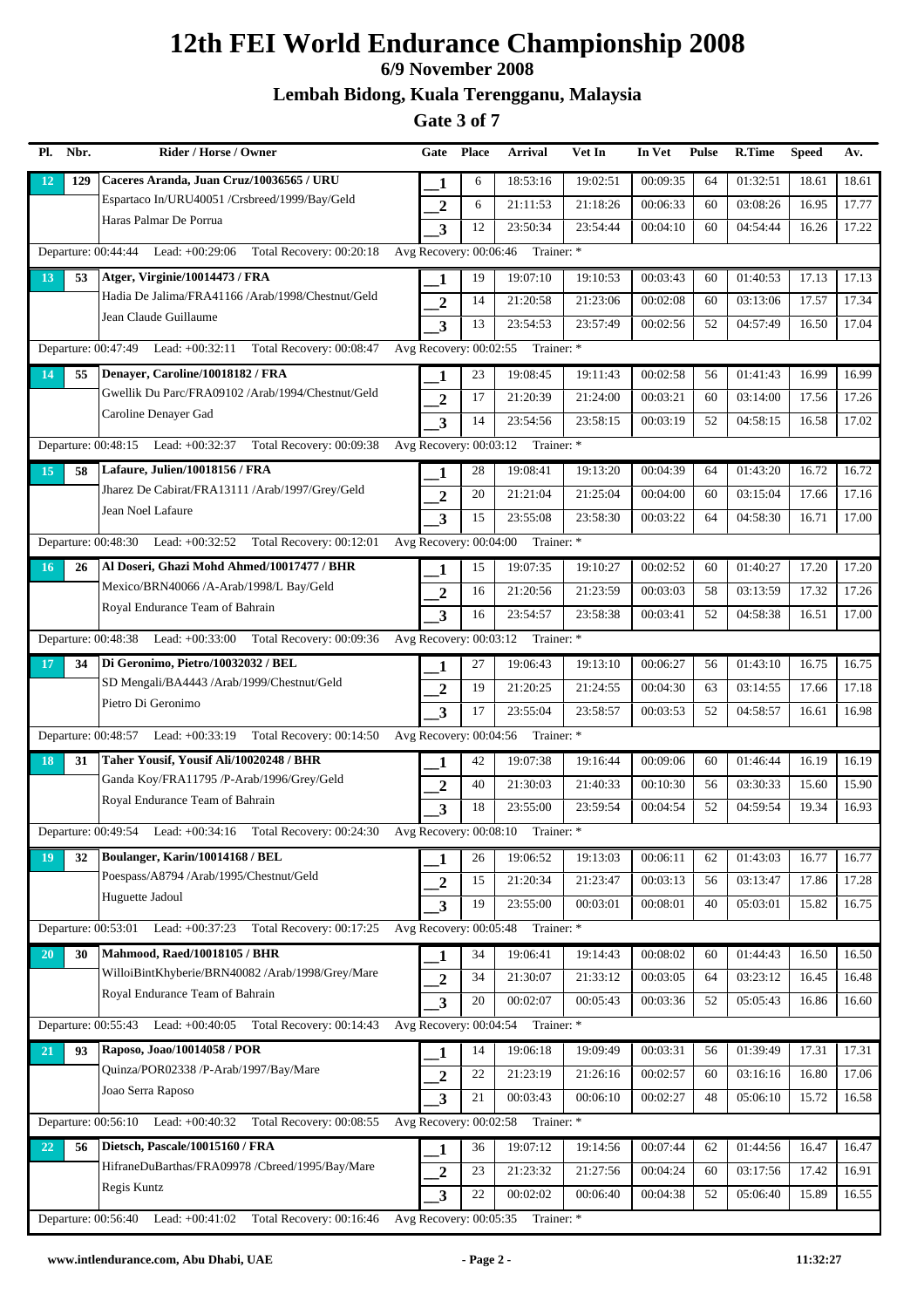## **6/9 November 2008**

### **Lembah Bidong, Kuala Terengganu, Malaysia**

| Pl. | Nbr. | Rider / Horse / Owner                                               | Gate                     | Place | Arrival    | Vet In   | In Vet     | <b>Pulse</b> | R.Time   | <b>Speed</b> | Av.   |
|-----|------|---------------------------------------------------------------------|--------------------------|-------|------------|----------|------------|--------------|----------|--------------|-------|
| 23  | 92   | Pereira, Rui/10014675 / POR                                         | 1                        | 17    | 19:06:15   | 19:10:37 | 00:04:22   | 64           | 01:40:37 | 17.17        | 17.17 |
|     |      | Canario/POR01379 /P-Arab/1995/Grey/Geld                             | $\overline{2}$           | 24    | 21:25:43   | 21:28:08 | 00:02:25   | 56           | 03:18:08 | 16.61        | 16.90 |
|     |      | Josa Maria Salvaa                                                   | $\overline{\mathbf{3}}$  | 23    | 00:14:25   | 00:06:47 | $00:-7:38$ | 52           | 05:06:47 | 15.90        | 16.55 |
|     |      | Departure: 00:56:47 Lead: +00:41:09 Total Recovery: 00:00:25        | Avg Recovery: 00:00:08   |       | Trainer: * |          |            |              |          |              |       |
| 24  | 91   | Costa, Ana Margarida/10021314 / POR                                 | -1                       | 24    | 19:06:13   | 19:12:31 | 00:06:18   | 62           | 01:42:31 | 16.86        | 16.86 |
|     |      | Gozlane Du Somail/POR01727 /Selle/1994/Grey/Mare                    | $\overline{2}$           | 25    | 21:25:48   | 21:28:28 | 00:02:40   | 60           | 03:18:28 | 16.88        | 16.87 |
|     |      | Josa Manuel Costa                                                   | 3                        | 24    | 00:03:46   | 00:06:49 | 00:03:03   | 52           | 05:06:49 | 15.95        | 16.54 |
|     |      | Departure: 00:56:49 Lead: +00:41:11 Total Recovery: 00:12:01        | Avg Recovery: 00:04:00   |       | Trainer: * |          |            |              |          |              |       |
| 25  | 54   | Benoit, Philippe/10019322 / FRA                                     | 1                        | 30    | 19:07:06   | 19:13:55 | 00:06:49   | 64           | 01:43:55 | 16.63        | 16.63 |
|     |      | Akim Du Boulve/FRA13378 /Arab/1998/Roan/Geld                        | $\overline{2}$           | 21    | 21:20:03   | 21:25:11 | 00:05:08   | 64           | 03:15:11 | 17.75        | 17.15 |
|     |      | Philippe Benoit                                                     | 3                        | 25    | 00:05:39   | 00:08:34 | 00:02:55   | 60           | 05:08:34 | 15.24        | 16.45 |
|     |      | Total Recovery: 00:14:52<br>Departure: $00:58:34$ Lead: $+00:42:56$ | Avg Recovery: 00:04:57   |       | Trainer: * |          |            |              |          |              |       |
| 26  | 13   | AlKhalifa, HH Sh Nasser Bin Hamad/10018838 / BHR                    | 1                        | 29    | 19:07:32   | 19:13:46 | 00:06:14   | 60           | 01:43:46 | 16.65        | 16.65 |
|     |      | Basic Instinct/BLU41210AERA /Arab/1993/Grey/Geld                    | $\overline{2}$           | 33    | 21:29:59   | 21:33:09 | 00:03:10   | 64           | 03:23:09 | 16.30        | 16.48 |
|     |      | <b>ISN</b>                                                          | $\overline{\mathbf{3}}$  | 26    | 00:02:04   | 00:11:09 | 00:09:05   | 60           | 05:11:09 | 16.00        | 16.31 |
|     |      | Departure: 01:01:09 Lead: +00:45:31 Total Recovery: 00:18:29        | Avg Recovery: 00:06:09   |       | Trainer: * |          |            |              |          |              |       |
| 27  | 67   | Paiz Larrave, Laura/10018247 / GUA                                  |                          | 43    | 19:05:45   | 19:17:12 | 00:11:27   | 58           | 01:47:12 | 16.12        | 16.12 |
|     |      | LM Ganador/GUA40043 /Arab/1999/Grey/Geld                            | $\overline{2}$           | 32    | 21:29:51   | 21:32:54 | 00:03:03   | 64           | 03:22:54 | 16.93        | 16.50 |
|     |      | Emilio Eva                                                          | 3                        | 27    | 00:07:22   | 00:11:11 | 00:03:49   | 54           | 05:11:11 | 15.96        | 16.31 |
|     |      | Departure: 01:01:11 Lead: +00:45:33 Total Recovery: 00:18:19        | Avg Recovery: 00:06:06   |       | Trainer: * |          |            |              |          |              |       |
| 28  | 24   | Wade, Margaret/10013834 / AUS                                       | 1                        | 13    | 19:07:13   | 19:09:09 | 00:01:56   | 52           | 01:39:09 | 17.43        | 17.43 |
|     |      | China Doll/AUS01337 /P-Arab/1995/Grey/Mare                          | $\overline{2}$           | 26    | 21:27:37   | 21:29:14 | 00:01:37   | 52           | 03:19:14 | 16.19        | 16.80 |
|     |      | Margaret Wade                                                       | 3                        | 28    | 00:09:27   | 00:11:25 | 00:01:58   | 57           | 05:11:25 | 15.40        | 16.30 |
|     |      | Departure: 01:01:25 Lead: +00:45:47 Total Recovery: 00:05:31        | Avg Recovery: 00:01:50   |       | Trainer: * |          |            |              |          |              |       |
| 29  | 20   | Mcgaffin, Kristie/10013830 / AUS                                    | 1                        | 18    | 19:07:22   | 19:10:38 | 00:03:16   | 62           | 01:40:38 | 17.17        | 17.17 |
|     |      | Tierview Maverick/AUS01655 /P-Arab/1997/Bay/Geld                    | $\boldsymbol{2}$         | 29    | 21:27:41   | 21:30:05 | 00:02:24   | 64           | 03:20:05 | 16.29        | 16.73 |
|     |      | Margaret Wade                                                       | 3                        | 29    | 00:09:32   | 00:13:02 | 00:03:30   | 58           | 05:13:02 | 15.30        | 16.22 |
|     |      | Departure: 01:03:02 Lead: +00:47:24 Total Recovery: 00:09:10        | Avg Recovery: 00:03:03   |       | Trainer: * |          |            |              |          |              |       |
| 30  | 109  | Llorens Torres, Oriol/10043656 / SPA                                | 1                        | 32    | 19:12:30   | 19:14:09 | 00:01:39   | 60           | 01:44:09 | 16.59        | 16.59 |
|     |      | Ali Baraka/URU40187 /Arab/1999/Grey/Stall                           | $\overline{2}$           | 36    | 21:30:07   | 21:36:22 | 00:06:15   | 56           | 03:26:22 | 15.85        | 16.22 |
|     |      | Josep Company                                                       | 3                        | 30    | 00:13:29   | 00:15:35 | 00:02:06   | 44           | 05:15:35 | 15.82        | 16.08 |
|     |      | Departure: 01:05:35 Lead: +00:49:57<br>Total Recovery: 00:10:00     | Avg Recovery: 00:03:20   |       | Trainer: * |          |            |              |          |              |       |
| 31  | 104  | <b>Muller, Naomi/10019846 / SAF</b>                                 | 1                        | 40    | 19:09:54   | 19:16:19 | 00:06:25   | 58           | 01:46:19 | 16.25        | 16.25 |
|     |      | Khyber/RSA40109 /Arab/2000/Grey/Geld                                | $\boldsymbol{2}$         | 31    | 21:30:39   | 21:32:36 | 00:01:57   | 56           | 03:22:36 | 16.82        | 16.52 |
|     |      | Naomi Muller                                                        | $\overline{\mathbf{3}}$  | 31    | 00:11:18   | 00:16:11 | 00:04:53   | 44           | 05:16:11 | 15.21        | 16.05 |
|     |      | Departure: 01:06:11 Lead: +00:50:33 Total Recovery: 00:13:15        | Avg Recovery: 00:04:25   |       | Trainer: * |          |            |              |          |              |       |
| 32  | 97   | Al Nuaimi, Khalid Sanad/10019626 / QTR                              | 1                        | 48    | 19:18:41   | 19:20:58 | 00:02:17   | 44           | 01:50:58 | 15.57        | 15.57 |
|     |      | Ikbal/FRA42289 /Arab/1999/Grey/Mare                                 | $\boldsymbol{2}$         | 43    | 21:40:26   | 21:43:37 | 00:03:11   | 48           | 03:33:37 | 15.78        | 15.67 |
|     |      | Al Shaqab Endurance Team                                            | 3                        | 32    | 00:15:29   | 00:17:41 | 00:02:12   | 52           | 05:17:41 | 16.61        | 15.98 |
|     |      | Departure: $01:07:41$ Lead: $+00:52:03$<br>Total Recovery: 00:07:40 | Avg Recovery: $00:02:33$ |       | Trainer: * |          |            |              |          |              |       |
| 33  | 113  | Zabalua Dorronsoro, Jon/10019609 / SPA                              | 1                        | 41    | 19:12:52   | 19:16:20 | 00:03:28   | 62           | 01:46:20 | 16.25        | 16.25 |
|     |      | IO/FRA10711 /./1993/Bay/Mare                                        | $\overline{2}$           | 38    | 21:30:16   | 21:38:31 | 00:08:15   | 60           | 03:28:31 | 15.85        | 16.06 |
|     |      | Jesus Maria Zabalua Otegi                                           | 3                        | 33    | 00:13:41   | 00:17:42 | 00:04:01   | 40           | 05:17:42 | 15.83        | 15.98 |
|     |      | Departure: 01:07:42 Lead: +00:52:04<br>Total Recovery: 00:15:44     | Avg Recovery: $00:05:14$ |       | Trainer: * |          |            |              |          |              |       |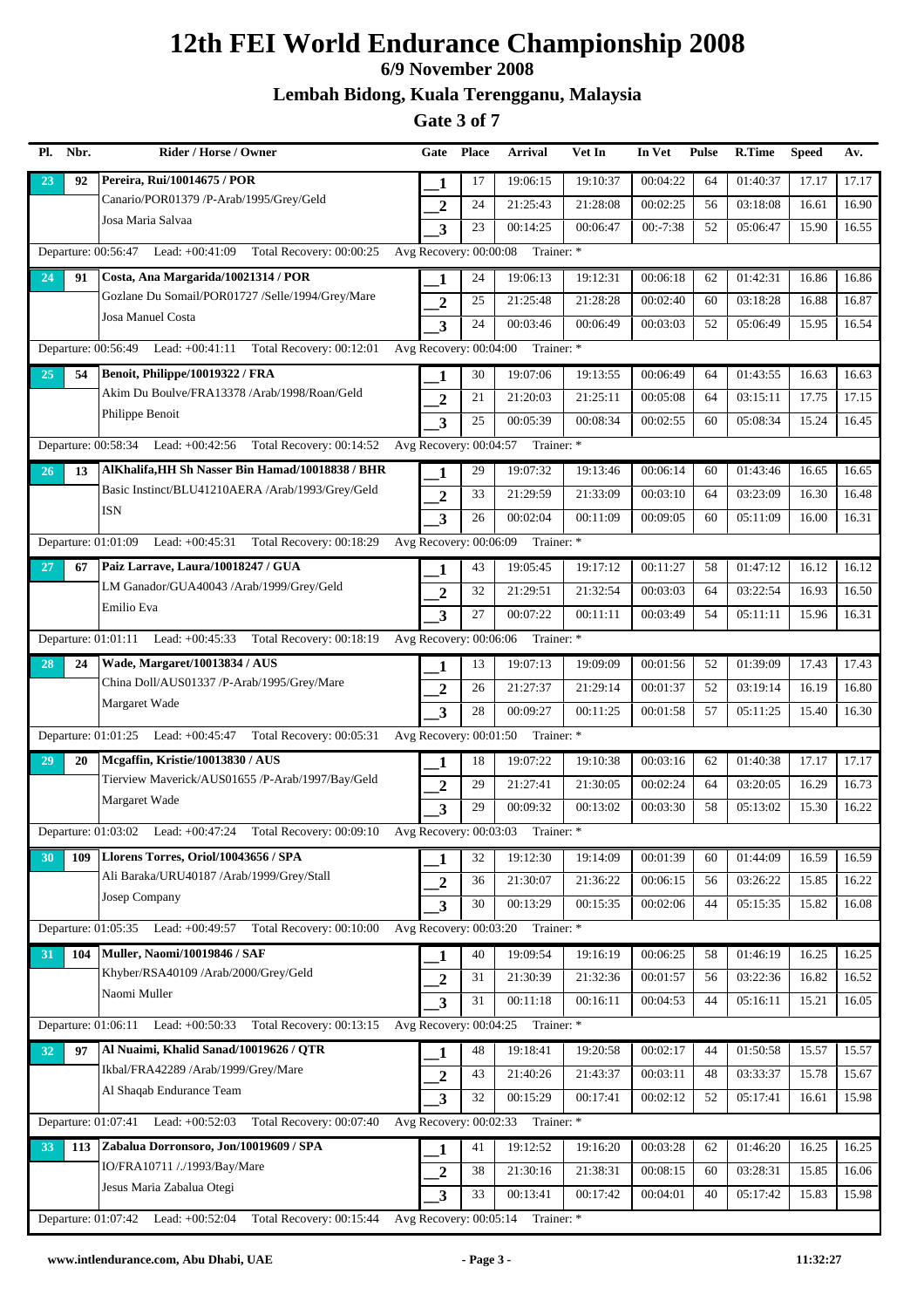## **6/9 November 2008**

**Lembah Bidong, Kuala Terengganu, Malaysia**

| Pl. | Nbr.         | Rider / Horse / Owner                                               | Gate                     | <b>Place</b> | <b>Arrival</b>                    | Vet In   | In Vet   | <b>Pulse</b> | R.Time   | <b>Speed</b> | Av.   |
|-----|--------------|---------------------------------------------------------------------|--------------------------|--------------|-----------------------------------|----------|----------|--------------|----------|--------------|-------|
| 34  | 96           | Al Suwaidi, Mohd Sultan / QTR                                       | 1                        | 50           | 19:18:53                          | 19:21:10 | 00:02:17 | 56           | 01:51:10 | 15.54        | 15.54 |
|     |              | Lasan/FRA41807 /Ar/1999/Bay/Geld                                    | $\overline{2}$           | 42           | 21:40:02                          | 21:43:31 | 00:03:29 | 64           | 03:33:31 | 15.83        | 15.68 |
|     |              | Al Shaqab Endurance Team                                            | 3                        | 34           | 00:15:32                          | 00:18:04 | 00:02:32 | 60           | 05:18:04 | 16.53        | 15.96 |
|     |              | Departure: 01:08:04 Lead: +00:52:26 Total Recovery: 00:08:18        | Avg Recovery: 00:02:46   |              | Trainer: *                        |          |          |              |          |              |       |
| 35  | 99           | Beer, Atta Mohammed/10013979 / QTR                                  | 1                        | 47           | 19:18:55                          | 19:20:49 | 00:01:54 | 56           | 01:50:49 | 15.59        | 15.59 |
|     |              | EpsonDeLaBruiskaie/BEL11514 /P-A/1997/Bay/Geld                      | $\overline{2}$           | 45           | 21:40:33                          | 21:44:02 | 00:03:29 | 52           | 03:34:02 | 15.70        | 15.64 |
|     |              | Al Shaqab Endurance Team                                            | 3                        | 35           | 00:15:27                          | 00:18:25 | 00:02:58 | 48           | 05:18:25 | 16.55        | 15.94 |
|     |              | Departure: 01:08:25 Lead: +00:52:47<br>Total Recovery: 00:08:21     | Avg Recovery: 00:02:47   |              | Trainer: *                        |          |          |              |          |              |       |
| 36  | 94           | Abugnaim, Faleh Nasser/10030717 / QTR                               | 1                        | 49           | 19:18:42                          | 19:21:08 | 00:02:26 | 60           | 01:51:08 | 15.55        | 15.55 |
|     |              | Leonardo/FRA42703 /Arab/1999/Bay/Geld                               | $\overline{2}$           | 43           | 21:40:26                          | 21:43:37 | 00:03:11 | 60           | 03:33:37 | 15.81        | 15.67 |
|     |              | Al Shaqab Endurance Team                                            | 3                        | 36           | 00:15:25                          | 00:18:29 | 00:03:04 | 60           | 05:18:29 | 16.48        | 15.94 |
|     |              | Total Recovery: 00:08:41<br>Departure: $01:08:29$ Lead: $+00:52:51$ | Avg Recovery: 00:02:53   |              | Trainer: *                        |          |          |              |          |              |       |
| 37  | 23           | Toft, Penny/10013832 / AUS                                          | 1                        | 38           | 19:10:53                          | 19:15:26 | 00:04:33 | 63           | 01:45:26 | 16.39        | 16.39 |
|     |              | Don/AUS02026 /A-Arab/1996/Bay/Geld                                  | $\mathbf{2}$             | 39           | 21:31:31                          | 21:38:53 | 00:07:22 | 56           | 03:28:53 | 15.66        | 16.03 |
|     |              | Peter Loft                                                          | 3                        | 37           | 00:17:21                          | 00:20:08 | 00:02:47 | 56           | 05:20:08 | 15.53        | 15.86 |
|     |              | Departure: 01:10:08 Lead: +00:54:30 Total Recovery: 00:14:42        | Avg Recovery: 00:04:54   |              | Trainer: *                        |          |          |              |          |              |       |
| 38  | 66           | Paiz Larrave, Fernando/10024808 / GUA                               | 1                        | 25           | 19:06:24                          | 19:12:46 | 00:06:22 | 64           | 01:42:46 | 16.82        | 16.82 |
|     |              | Farahon/GUA00227 /A-Arab/1997/Grey/Stall                            | $\overline{2}$           | 30           | 21:26:33                          | 21:30:24 | 00:03:51 | 64           | 03:20:24 | 16.59        | 16.71 |
|     |              | Luis Vega Aleman                                                    | 3                        | 38           | 00:07:34                          | 00:21:20 | 00:13:46 | 60           | 05:21:20 | 14.29        | 15.80 |
|     |              | Departure: 01:11:20 Lead: +00:55:42 Total Recovery: 00:23:59        | Avg Recovery: 00:07:59   |              | Trainer: *                        |          |          |              |          |              |       |
| 39  | 88           | Al Fori, Mahmood/10035632 / OMA                                     | 1                        | 46           | 19:09:31                          | 19:20:43 | 00:11:12 | 56           | 01:50:43 | 15.61        | 15.61 |
|     |              | Kalifat Du Castel/GER41044 /Arab/1998/CN/Mare                       | $\overline{2}$           | 47           | 21:40:27                          | 21:47:39 | 00:07:12 | 58           | 03:37:39 | 15.15        | 15.38 |
|     |              | Royal Cavalry Sultanate of Oman                                     | 3                        | 39           | 00:22:10                          | 00:27:52 | 00:05:42 | 52           | 05:27:52 | 15.68        | 15.48 |
|     |              | Departure: 01:17:52 Lead: +01:02:14 Total Recovery: 00:24:06        | Avg Recovery: 00:08:02   |              | Trainer: *                        |          |          |              |          |              |       |
| 40  | $\mathbf{2}$ | AlKhalifa, HH Sh Khalid Bin Hamad/10015042 / BHR                    | 1                        | 66           | 19:07:28                          | 19:28:23 | 00:20:55 | 64           | 01:58:23 | 14.60        | 14.60 |
|     |              | Kheopsy Du Pilat/CHI40038 /A-Arab/1997/CN/Mare                      | $\overline{2}$           | 51           | 21:46:10                          | 21:49:24 | 00:03:14 | 60           | 03:39:24 | 16.04        | 15.26 |
|     |              | <b>ISN</b>                                                          | 3                        | 40           | 00:21:44                          | 00:28:13 | 00:06:29 | 56           | 05:28:13 | 15.88        | 15.47 |
|     |              | Departure: 01:18:13 Lead: +01:02:35 Total Recovery: 00:30:38        | Avg Recovery: 00:10:12   |              | Trainer: *                        |          |          |              |          |              |       |
| 41  | 73           | Garatti, Simona/10018127 / ITA                                      | 1                        | 37           | 19:11:20                          | 19:15:08 | 00:03:48 | 64           | 01:45:08 | 16.44        | 16.44 |
|     |              | Z'tadore Al Maury/ITA40762 /Arab/1996/CN/Mare                       | $\overline{2}$           | 41           | 21:31:24                          | 21:41:36 | 00:10:12 | 60           | 03:31:36 | 15.22        | 15.82 |
|     |              | Simona Garatti                                                      | 3                        | 41           | 00:24:01                          | 00:28:50 | 00:04:49 | 46           | 05:28:50 | 14.74        | 15.44 |
|     |              | Departure: $01:18:50$<br>Lead: $+01:03:12$ Total Recovery: 00:18:49 |                          |              | Avg Recovery: 00:06:16 Trainer: * |          |          |              |          |              |       |
| 42  | 71           | Catalano, Vincenzo/10025169 / ITA                                   | 1                        | 72           | 19:27:07                          | 19:31:58 | 00:04:51 | 56           | 02:01:58 | 14.17        | 14.17 |
|     |              | Parytet/ITA09250 /Arab/1998/Grey/Stall                              | $\boldsymbol{2}$         | 48           | 21:45:17                          | 21:48:31 | 00:03:14 | 62           | 03:38:31 | 16.78        | 15.32 |
|     |              | <b>Ungolo Teresa</b>                                                | $\overline{\mathbf{3}}$  | 42           | 00:29:18                          | 00:33:40 | 00:04:22 | 48           | 05:33:40 | 15.01        | 15.21 |
|     |              | Departure: 01:23:40 Lead: +01:08:02<br>Total Recovery: 00:12:27     | Avg Recovery: 00:04:09   |              | Trainer: *                        |          |          |              |          |              |       |
| 43  | 11           | Zainal Abidin, SPBYDP Tuanku Mizan/10024879/MAS                     | 1                        | 58           | 19:20:50                          | 19:25:04 | 00:04:14 | 60           | 01:55:04 | 15.02        | 15.02 |
|     |              | IbrahimPaschaLarzac/ESP03778 /Ar/1996/Bay/Geld                      | $\boldsymbol{2}$         | 53           | 21:47:29                          | 21:49:47 | 00:02:18 | 60           | 03:39:47 | 15.47        | 15.23 |
|     |              | <b>RTES</b>                                                         | 3                        | 43           | 00:30:40                          | 00:34:39 | 00:03:59 | 52           | 05:34:39 | 15.04        | 15.17 |
|     |              | Departure: 01:24:39<br>Lead: +01:09:01<br>Total Recovery: 00:10:31  | Avg Recovery: $00:03:30$ |              | Trainer: *                        |          |          |              |          |              |       |
| 44  | 127          | Worthington, Janice/10014023 / USA                                  | 1                        | 56           | 19:20:31                          | 19:24:52 | 00:04:21 | 60           | 01:54:52 | 15.04        | 15.04 |
|     |              | Golden Lightning/USA41820 /Arab/2000/Grey/Geld                      | $\overline{2}$           | 50           | 21:44:36                          | 21:48:55 | 00:04:19 | 64           | 03:38:55 | 15.57        | 15.29 |
|     |              | Janice Worthington                                                  | 3                        | 44           | 00:33:02                          | 00:36:35 | 00:03:33 | 48           | 05:36:35 | 14.69        | 15.08 |
|     |              | Departure: 01:26:35 Lead: +01:10:57<br>Total Recovery: 00:12:13     | Avg Recovery: 00:04:04   |              | Trainer: *                        |          |          |              |          |              |       |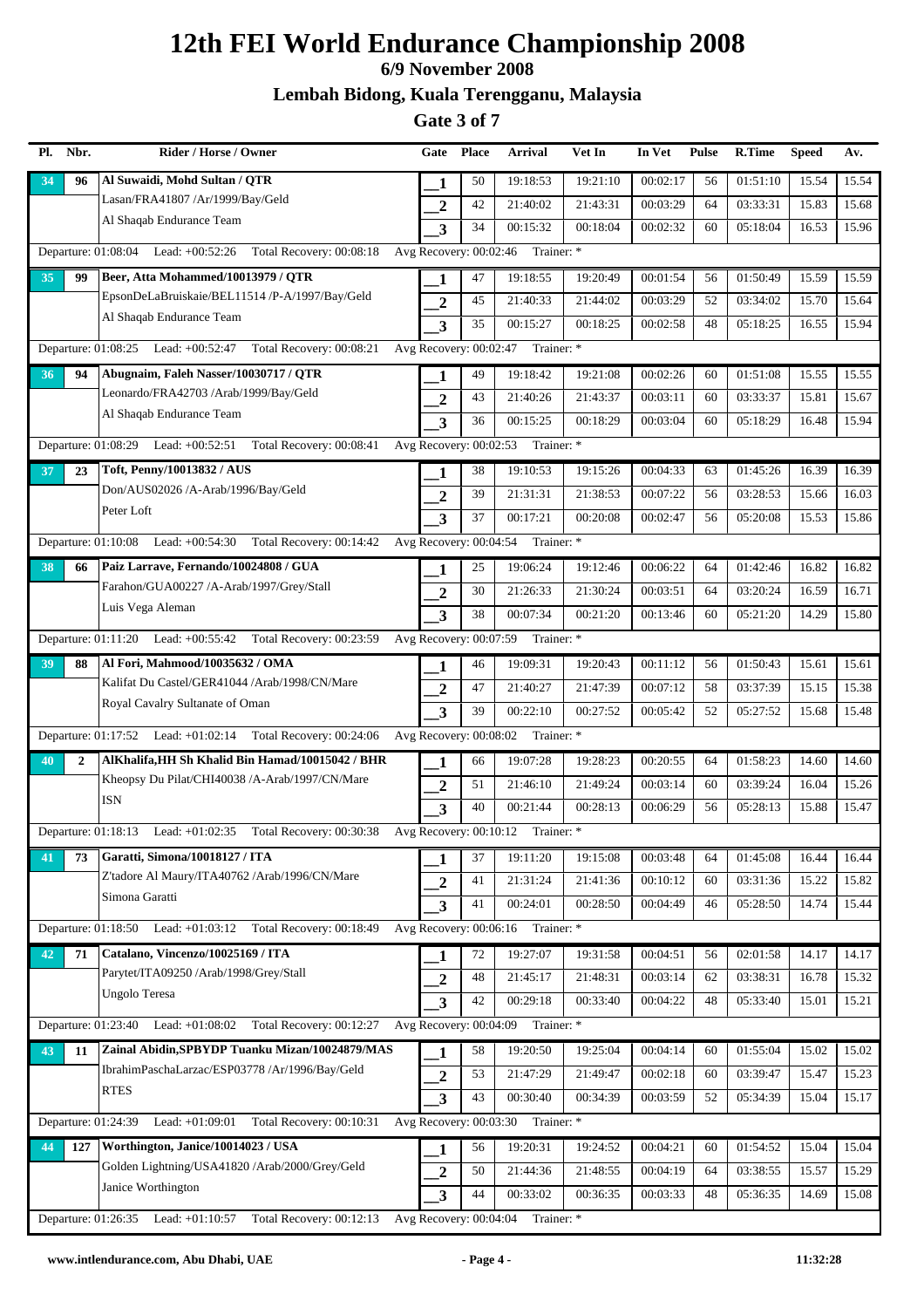### **6/9 November 2008**

### **Lembah Bidong, Kuala Terengganu, Malaysia**

| Pl. | Nbr. | Rider / Horse / Owner                                               | Gate                     | <b>Place</b> | Arrival                           | Vet In   | In Vet   | <b>Pulse</b> | R.Time   | <b>Speed</b> | Av.   |
|-----|------|---------------------------------------------------------------------|--------------------------|--------------|-----------------------------------|----------|----------|--------------|----------|--------------|-------|
| 44  | 126  | Sleeper, Margaret M,/10014020 / USA                                 | 1                        | 53           | 19:20:29                          | 19:23:44 | 00:03:15 | 60           | 01:53:44 | 15.19        | 15.19 |
|     |      | Syrocco Reveille/USA41611 /Arab/2000/Bay/Mare                       | $\overline{2}$           | 49           | 21:45:31                          | 21:48:41 | 00:03:10 | 64           | 03:38:41 | 15.44        | 15.31 |
|     |      | Margret Sleeper                                                     | $\overline{\mathbf{3}}$  | 44           | 00:33:05                          | 00:36:35 | 00:03:30 | 54           | 05:36:35 | 14.66        | 15.08 |
|     |      | Departure: 01:26:35 Lead: +01:10:57 Total Recovery: 00:09:55        | Avg Recovery: 00:03:18   |              | Trainer: *                        |          |          |              |          |              |       |
| 46  | 84   | Smith, Andrea/10033110 / NZL                                        | -1                       | 61           | 19:21:08                          | 19:25:25 | 00:04:17 | 54           | 01:55:25 | 14.97        | 14.97 |
|     |      | Sierra Nevada/ /A-Arab/1998/Grey/Geld                               | $\overline{2}$           | 57           | 21:50:36                          | 21:53:52 | 00:03:16 | 58           | 03:43:52 | 14.94        | 14.96 |
|     |      | Andrea Smith                                                        | 3                        | 46           | 00:33:09                          | 00:36:44 | 00:03:35 | 60           | 05:36:44 | 15.31        | 15.07 |
|     |      | Departure: 01:26:44 Lead: +01:11:06 Total Recovery: 00:11:08        |                          |              | Avg Recovery: 00:03:42 Trainer: * |          |          |              |          |              |       |
| 47  | 106  | Van Niekerk, Cornelius/10014704 / SAF                               | 1                        | 57           | 19:22:59                          | 19:24:59 | 00:02:00 | 58           | 01:54:59 | 15.03        | 15.03 |
|     |      | Ridasa Dr GBM/RSA40840 /P-Arab/2001/CN/Geld                         | $\overline{2}$           | 58           | 21:52:10                          | 21:54:26 | 00:02:16 | 62           | 03:44:26 | 14.80        | 14.92 |
|     |      | Jacob Hayward                                                       | 3                        | 47           | 00:37:10                          | 00:40:50 | 00:03:40 | 52           | 05:40:50 | 14.85        | 14.89 |
|     |      | Departure: 01:30:50 Lead: +01:15:12 Total Recovery: 00:07:56        | Avg Recovery: 00:02:38   |              | Trainer: *                        |          |          |              |          |              |       |
| 48  | 121  | Ismail, Mohd Faizal/10018060 / MAS                                  | 1                        | 60           | 19:18:25                          | 19:25:22 | 00:06:57 | 64           | 01:55:22 | 14.98        | 14.98 |
|     |      | Edenfels Zephyr/EDE42920 /Arab/1997/Grey/Geld                       | $\overline{2}$           | 55           | 21:50:58                          | 21:53:16 | 00:02:18 | 56           | 03:43:16 | 15.01        | 15.00 |
|     |      | <b>ISN</b>                                                          | $\overline{\mathbf{3}}$  | 48           | 00:39:36                          | 00:42:41 | 00:03:05 | 56           | 05:42:41 | 14.47        | 14.81 |
|     |      | Departure: 01:32:41 Lead: +01:17:03 Total Recovery: 00:12:20        | Avg Recovery: 00:04:06   |              | Trainer: *                        |          |          |              |          |              |       |
| 49  | 74   | Giacchero, Patrizia/10014543 / ITA                                  |                          | 44           | 19:11:17                          | 19:17:59 | 00:06:42 | 60           | 01:47:59 | 16.00        | 16.00 |
|     |      | Locace/ITA41054 /./1999/Dun/Geld                                    | $\overline{2}$           | 46           | 21:43:03                          | 21:46:17 | 00:03:14 | 64           | 03:36:17 | 14.96        | 15.48 |
|     |      | Gabriella Bordone                                                   | 3                        | 49           | 00:24:03                          | 00:43:03 | 00:19:00 | 50           | 05:43:03 | 13.63        | 14.80 |
|     |      | Departure: 01:33:03 Lead: +01:17:25 Total Recovery: 00:28:56        |                          |              | Avg Recovery: 00:09:38 Trainer: * |          |          |              |          |              |       |
| 50  | 103  | De Villiers, Gillese/10015318 / SAF                                 | 1                        | 55           | 19:20:17                          | 19:24:16 | 00:03:59 | 52           | 01:54:16 | 15.12        | 15.12 |
|     |      | Traka Crypton/RSA40367 /Arab/2000/Bay/Geld                          | $\overline{2}$           | 64           | 21:53:08                          | 21:56:52 | 00:03:44 | 64           | 03:46:52 | 14.39        | 14.76 |
|     |      | G De Villers                                                        | 3                        | 50           | 00:36:29                          | 00:44:43 | 00:08:14 | 56           | 05:44:43 | 14.66        | 14.73 |
|     |      | Departure: 01:34:43 Lead: +01:19:05 Total Recovery: 00:15:57        | Avg Recovery: 00:05:19   |              | Trainer: *                        |          |          |              |          |              |       |
| 51  | 44   | Arcaya, Ricardo/10032802 / CHI                                      | 1                        | 76           | 19:30:40                          | 19:34:39 | 00:03:59 | 64           | 02:04:39 | 13.86        | 13.86 |
|     |      | Don Pancho/CHI40077 /Arab/1999/White/Geld                           | $\boldsymbol{2}$         | 59           | 21:52:25                          | 21:54:45 | 00:02:20 | 64           | 03:44:45 | 16.18        | 14.90 |
|     |      | Ricardo Arcaya                                                      | 3                        | 51           | 00:39:49                          | 00:44:51 | 00:05:02 | 64           | 05:44:51 | 14.39        | 14.72 |
|     |      | Departure: 01:34:51 Lead: +01:19:13 Total Recovery: 00:11:21        |                          |              | Avg Recovery: 00:03:47 Trainer: * |          |          |              |          |              |       |
| 52  | 21   | Sample, Brook Robert/10018556 / AUS                                 | 1                        | 67           | 19:21:53                          | 19:28:25 | 00:06:32 | 64           | 01:58:25 | 14.59        | 14.59 |
|     |      | BrookleighExcalibur/AUS40744 /P-Arab/1996/CN/Geld                   | $\overline{2}$           | 56           | 21:50:20                          | 21:53:37 | 00:03:17 | 64           | 03:43:37 | 15.40        | 14.97 |
|     |      | Leigh Ann Sample                                                    | 3                        | 52           | 00:43:29                          | 00:46:26 | 00:02:57 | 42           | 05:46:26 | 14.07        | 14.65 |
|     |      | Departure: 01:36:26 Lead: +01:20:48<br>Total Recovery: 00:12:46     |                          |              | Avg Recovery: 00:04:15 Trainer: * |          |          |              |          |              |       |
| 53  | 10   | Mohd Noor, Rosdam/10038706 / MAS                                    | 1                        | 62           | 19:21:02                          | 19:26:18 | 00:05:16 | 64           | 01:56:18 | 14.86        | 14.86 |
|     |      | Janor Mamatembo/MAS40083 /Arab/1995/Grey/Mare                       | $\boldsymbol{2}$         | 62           | 21:52:18                          | 21:55:35 | 00:03:17 | 52           | 03:45:35 | 14.82        | 14.84 |
|     |      | <b>TMKN</b>                                                         | $\overline{\mathbf{3}}$  | 53           | 00:45:37                          | 00:50:32 | 00:04:55 | 44           | 05:50:32 | 13.83        | 14.48 |
|     |      | Departure: 01:40:32 Lead: +01:24:54 Total Recovery: 00:13:28        | Avg Recovery: 00:04:29   |              | Trainer: *                        |          |          |              |          |              |       |
| 54  | 12   | Alihan, Abdul Halim/10040492 / MAS                                  | 1                        | 70           | 19:20:54                          | 19:31:09 | 00:10:15 | 60           | 02:01:09 | 14.26        | 14.26 |
|     |      | BrookleighKentara/AUS40883 /A-A/2000/Grey/Mare                      | $\overline{2}$           | 52           | 21:45:15                          | 21:49:35 | 00:04:20 | 60           | 03:39:35 | 16.46        | 15.25 |
|     |      | <b>RTES</b>                                                         | 3                        | 54           | 00:45:05                          | 00:51:16 | 00:06:11 | 56           | 05:51:16 | 13.12        | 14.45 |
|     |      | Departure: 01:41:16 Lead: +01:25:38 Total Recovery: 00:20:46        | Avg Recovery: 00:06:55   |              | Trainer: *                        |          |          |              |          |              |       |
| 55  | 122  | Brunjes, Kathy/10021149 / USA                                       | 1                        | 97           | 19:17:00                          | 19:45:26 | 00:28:26 | 60           | 02:15:26 | 12.76        | 12.76 |
|     |      | Theatric/USA40137 /Arab/1998/Chestnut/Geld                          | $\overline{2}$           | 76           | 22:10:30                          | 22:12:44 | 00:02:14 | 62           | 04:02:44 | 15.10        | 13.79 |
|     |      | Katherine J. Brunjes                                                | 3                        | 55           | 00:44:58                          | 00:51:46 | 00:06:48 | 56           | 05:51:46 | 15.85        | 14.43 |
|     |      | Departure: $01:41:46$ Lead: $+01:26:08$<br>Total Recovery: 00:37:28 | Avg Recovery: $00:12:29$ |              | Trainer: *                        |          |          |              |          |              |       |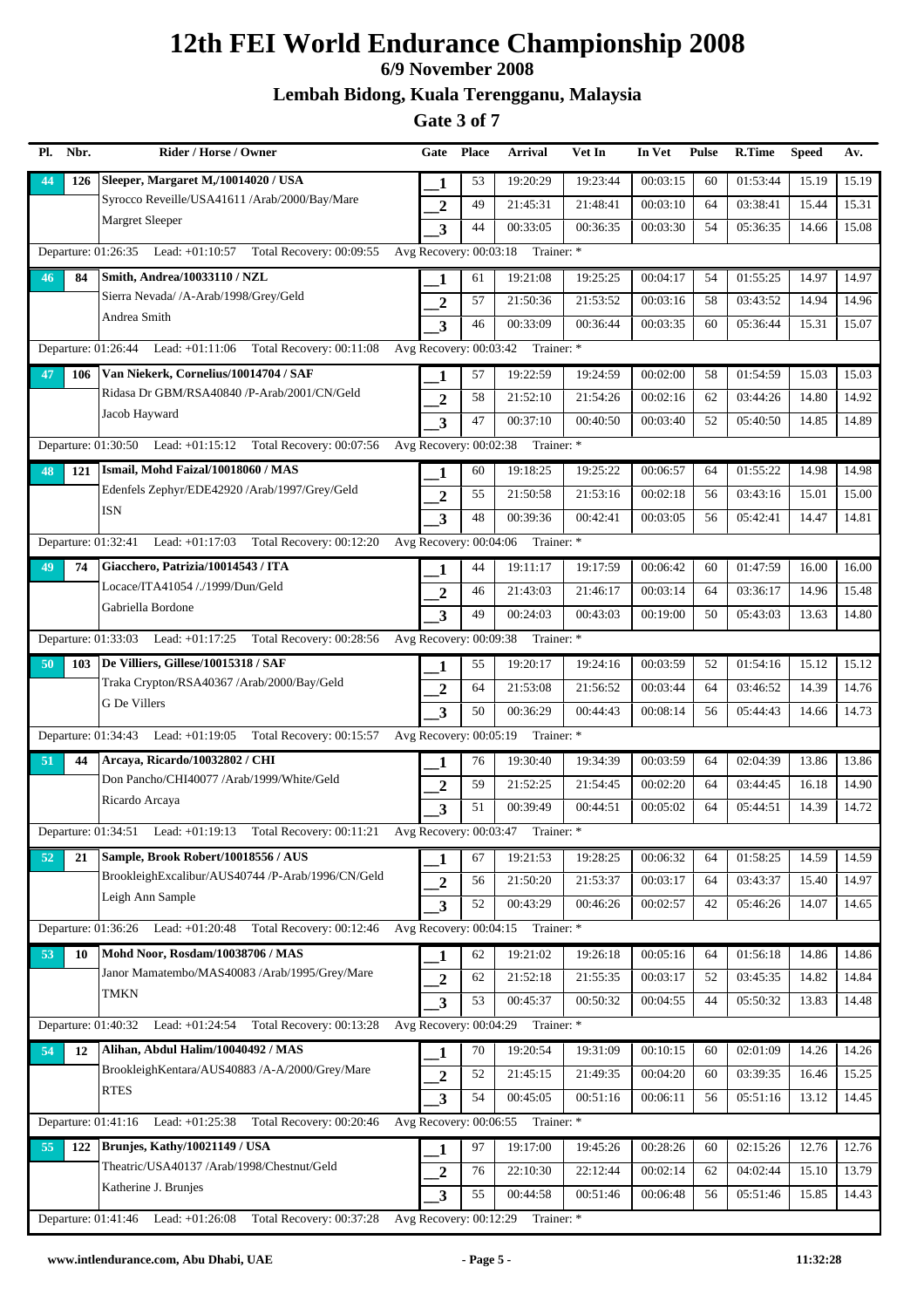## **6/9 November 2008**

**Lembah Bidong, Kuala Terengganu, Malaysia**

| Pl. | Nbr. | Rider / Horse / Owner                                                                          | Gate                    | <b>Place</b> | <b>Arrival</b>                    | Vet In   | In Vet   | <b>Pulse</b> | R.Time   | <b>Speed</b> | Av.   |
|-----|------|------------------------------------------------------------------------------------------------|-------------------------|--------------|-----------------------------------|----------|----------|--------------|----------|--------------|-------|
| 56  | 125  | Kanavy, Valerie/10014017 / USA                                                                 | 1                       | 95           | 19:17:15                          | 19:44:13 | 00:26:58 | 60           | 02:14:13 | 12.88        | 12.88 |
|     |      | Flash Flame/USA10776 /Arab/1998/Grey/Mare                                                      | $\overline{2}$          | 71           | 22:02:33                          | 22:05:44 | 00:03:11 | 64           | 03:55:44 | 15.96        | 14.20 |
|     |      | Valerie Kanavy                                                                                 | 3                       | 56           | 00:45:11                          | 00:51:57 | 00:06:46 | 54           | 05:51:57 | 14.87        | 14.42 |
|     |      | Departure: 01:41:57 Lead: +01:26:19 Total Recovery: 00:36:55                                   | Avg Recovery: 00:12:18  |              | Trainer: *                        |          |          |              |          |              |       |
| 57  | 8    | Ismail, Md Azizie/1038700 / MAS                                                                | 1                       | 89           | 19:29:57                          | 19:40:58 | 00:11:01 | 64           | 02:10:58 | 13.19        | 13.19 |
|     |      | Janor Fee/MAS40102 /./2000/Grey/Mare                                                           | $\overline{2}$          | 68           | 21:58:26                          | 22:02:42 | 00:04:16 | 60           | 03:52:42 | 15.92        | 14.39 |
|     |      | TMKN                                                                                           | 3                       | 57           | 00:46:48                          | 00:52:25 | 00:05:37 | 64           | 05:52:25 | 14.43        | 14.40 |
|     |      | Departure: 01:42:25 Lead: +01:26:47 Total Recovery: 00:20:54                                   |                         |              | Avg Recovery: 00:06:58 Trainer: * |          |          |              |          |              |       |
| 58  | 90   | Cacheirinha, Filipe/10014057 / POR                                                             | 1                       | 63           | 19:24:06                          | 19:26:56 | 00:02:50 | 62           | 01:56:56 | 14.78        | 14.78 |
|     |      | Papoila/POR01710 /Arab/1996/Grey/Mare                                                          | $\overline{2}$          | 69           | 22:00:45                          | 22:02:56 | 00:02:11 | 56           | 03:52:56 | 13.97        | 14.37 |
|     |      | Ana Pinto Barbas                                                                               | 3                       | 58           | 00:51:18                          | 00:55:10 | 00:03:52 | 56           | 05:55:10 | 14.14        | 14.29 |
|     |      | Departure: 01:45:10 Lead: +01:29:32 Total Recovery: 00:08:53                                   | Avg Recovery: 00:02:57  |              | Trainer: *                        |          |          |              |          |              |       |
| 59  | 76   | Laliscia, Gianluca/10013935 / ITA                                                              | 1                       | 80           | 19:33:22                          | 19:36:23 | 00:03:01 | 48           | 02:06:23 | 13.67        | 13.67 |
|     |      | Kohl/ITA09195 /Arab/1995/Bay/Stall                                                             | $\overline{2}$          | 74           | 22:10:09                          | 22:11:40 | 00:01:31 | 56           | 04:01:40 | 14.05        | 13.85 |
|     |      | Al Aasfa Ltd                                                                                   | 3                       | 59           | 01:07:30                          | 01:09:31 | 00:02:01 | 64           | 06:09:31 | 13.52        | 13.74 |
|     |      | Departure: 01:59:31 Lead: +01:43:53 Total Recovery: 00:06:33                                   | Avg Recovery: 00:02:11  |              | Trainer: *                        |          |          |              |          |              |       |
| 60  | 60   | Arnold, Sabrina/10013909 / GER                                                                 |                         | 85           | 19:31:26                          | 19:38:09 | 00:06:43 | 63           | 02:08:09 | 13.48        | 13.48 |
|     |      | Toni Maccaroni/GER40096 /./1999/Grey/Geld                                                      | $\overline{2}$          | 75           | 22:07:15                          | 22:11:52 | 00:04:37 | 64           | 04:01:52 | 14.25        | 13.84 |
|     |      | Adolf Arnold                                                                                   | 3                       | 60           | 01:06:26                          | 01:10:18 | 00:03:52 | 56           | 06:10:18 | 13.45        | 13.71 |
|     |      | Departure: 02:00:18 Lead: +01:44:40 Total Recovery: 00:15:12 Avg Recovery: 00:05:04 Trainer: * |                         |              |                                   |          |          |              |          |              |       |
| 61  | 25   | Thumer, Susanne/10017872 / AUS                                                                 | 1                       | 75           | 19:27:04                          | 19:34:34 | 00:07:30 | 60           | 02:04:34 | 13.87        | 13.87 |
|     |      | Galib/AT121-0996-92 /./1992/Bay/Geld                                                           | $\overline{2}$          | 70           | 22:02:06                          | 22:05:17 | 00:03:11 | 56           | 03:55:17 | 14.63        | 14.23 |
|     |      | <b>Susanne Thumer</b>                                                                          | 3                       | 61           | 01:09:20                          | 01:16:55 | 00:07:35 | 60           | 06:16:55 | 12.20        | 13.47 |
|     |      | Departure: 02:06:55 Lead: +01:51:17 Total Recovery: 00:18:16                                   | Avg Recovery: 00:06:05  |              | Trainer: *                        |          |          |              |          |              |       |
| 62  | 81   | Lamsma-Sturrus, Anita/10013958 / NET                                                           | 1                       | 73           | 19:28:24                          | 19:33:05 | 00:04:41 | 48           | 02:03:05 | 14.04        | 14.04 |
|     |      | LaylaAraFrancina/NED06291 /Arab/1989/CN/Mare                                                   | $\overline{2}$          | 73           | 22:05:22                          | 22:08:35 | 00:03:13 | 60           | 03:58:35 | 14.03        | 14.03 |
|     |      | J.G.N. Pauw-Kraan                                                                              | 3                       | 62           | 01:10:46                          | 01:17:52 | 00:07:06 | 60           | 06:17:52 | 12.41        | 13.43 |
|     |      | Departure: 02:07:52 Lead: +01:52:14 Total Recovery: 00:15:00                                   |                         |              | Avg Recovery: 00:05:00 Trainer: * |          |          |              |          |              |       |
| 63  |      | 131   Fernandez Danvila, Sofia Maria/10028350 / URU                                            | 1                       | 78           | 19:06:58                          | 19:35:58 | 00:29:00 | 52           | 02:05:58 | 13.72        | 13.72 |
|     |      | Norteno /URU40285 /Crsbreed/1999/Grey/Geld                                                     | $\overline{2}$          | 84           | 22:14:49                          | 22:26:46 | 00:11:57 | 64           | 04:16:46 | 12.39        | 13.04 |
|     |      | Haras Valle Verde                                                                              | 3                       | 63           | 01:13:52                          | 01:18:04 | 00:04:12 | 56           | 06:18:04 | 14.25        | 13.43 |
|     |      | Departure: 02:08:04 Lead: +01:52:26 Total Recovery: 00:45:09                                   |                         |              | Avg Recovery: 00:15:03 Trainer: * |          |          |              |          |              |       |
| 64  | 132  | Mackinnon, Isadora/10039865 / URU                                                              | 1                       | 51           | 18:52:58                          | 19:22:58 | 00:30:00 | 56           | 01:52:58 | 15.30        | 15.30 |
|     |      | Guarda Costa/URU40078 /Crsbreed/2000/Bay/Geld                                                  | $\overline{2}$          | 80           | 22:08:52                          | 22:14:57 | 00:06:05 | 60           | 04:04:57 | 12.27        | 13.67 |
|     |      | Isadora Mackinnon                                                                              | $\overline{\mathbf{3}}$ | 64           | 01:15:20                          | 01:20:11 | 00:04:51 | 54           | 06:20:11 | 12.78        | 13.35 |
|     |      | Departure: 02:10:11 Lead: +01:54:33 Total Recovery: 00:40:56                                   |                         |              | Avg Recovery: 00:13:38 Trainer: * |          |          |              |          |              |       |
| 65  | 116  | Yusof, Zainuddin/10038705 / MAS                                                                | 1                       | 69           | 19:21:18                          | 19:30:44 | 00:09:26 | 60           | 02:00:44 | 14.31        | 14.31 |
|     |      | Texas/MAS40106 /Arab/2001/Grey/Geld                                                            | $\overline{2}$          | 66           | 21:56:17                          | 21:58:32 | 00:02:15 | 56           | 03:48:32 | 15.03        | 14.65 |
|     |      | <b>TMKN</b>                                                                                    | 3                       | 65           | 01:19:49                          | 01:26:14 | 00:06:25 | 56           | 06:26:14 | 10.96        | 13.14 |
|     |      | Departure: 02:16:14 Lead: +02:00:36 Total Recovery: 00:18:06 Avg Recovery: 00:06:02 Trainer: * |                         |              |                                   |          |          |              |          |              |       |
| 66  | 65   | Lopez, Byron/10024810 / GUA                                                                    | 1                       | 68           | 19:17:25                          | 19:30:11 | 00:12:46 | 59           | 02:00:11 | 14.38        | 14.38 |
|     |      | Tahiti/GUA00229 /A-Arab/1998/Bay/Stall                                                         | $\mathbf{2}$            | 72           | 22:05:48                          | 22:08:01 | 00:02:13 | 58           | 03:58:01 | 13.75        | 14.07 |
|     |      | <b>Byron Lopez</b>                                                                             | 3                       | 66           | 01:23:22                          | 01:26:42 | 00:03:20 | 64           | 06:26:42 | 11.62        | 13.13 |
|     |      | Departure: 02:16:42 Lead: +02:01:04 Total Recovery: 00:18:19 Avg Recovery: 00:06:06            |                         |              | Trainer: *                        |          |          |              |          |              |       |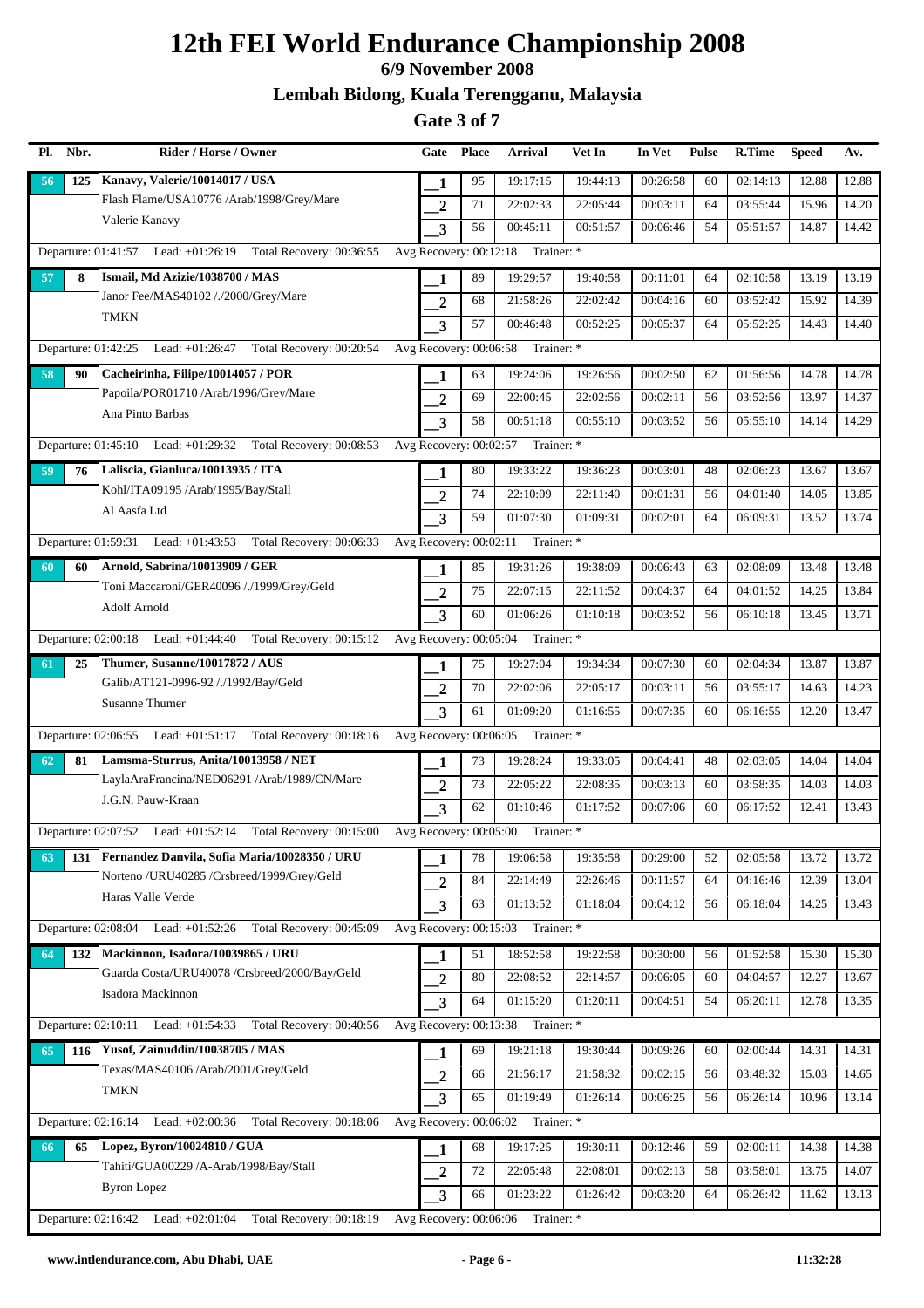### **6/9 November 2008**

### **Lembah Bidong, Kuala Terengganu, Malaysia**

| Pl. | Nbr. | Rider / Horse / Owner                                        | Gate                    | <b>Place</b> | <b>Arrival</b>                    | Vet In   | In Vet   | <b>Pulse</b> | R.Time   | <b>Speed</b> | Av.   |
|-----|------|--------------------------------------------------------------|-------------------------|--------------|-----------------------------------|----------|----------|--------------|----------|--------------|-------|
| 67  | 1    | Buniyamin, Norlaily/10028987 / MAS                           | 1                       | 98           | 19:43:57                          | 19:47:55 | 00:03:58 | 60           | 02:17:55 | 12.53        | 12.53 |
|     |      | BremervaleJessieJames/MAS00088 /Ar/1998/Grey/Geld            | $\overline{2}$          | 85           | 22:27:00                          | 22:27:24 | 00:00:24 | 50           | 04:17:24 | 13.56        | 13.01 |
|     |      | Norlaily Buniyamin                                           | 3                       | 67           | 01:27:26                          | 01:31:08 | 00:03:42 | 50           | 06:31:08 | 12.92        | 12.98 |
|     |      | Departure: 02:21:08 Lead: +02:05:30 Total Recovery: 00:08:04 | Avg Recovery: 00:02:41  |              | Trainer: *                        |          |          |              |          |              |       |
| 68  | 79   | Van Druenen, Lisette/10027065 / NET                          | 1                       | 105          | 19:50:35                          | 19:56:43 | 00:06:08 | 52           | 02:26:43 | 11.78        | 11.78 |
|     |      | Escapade II/NED40113 /./1992/Grey/Geld                       | $\overline{2}$          | 90           | 22:29:28                          | 22:33:45 | 00:04:17 | 56           | 04:23:45 | 13.84        | 12.69 |
|     |      | E.A.M. Van Druenen                                           | 3                       | 68           | 01:26:14                          | 01:33:49 | 00:07:35 | 56           | 06:33:49 | 13.29        | 12.89 |
|     |      | Departure: 02:23:49 Lead: +02:08:11 Total Recovery: 00:18:00 |                         |              | Avg Recovery: 00:06:00 Trainer: * |          |          |              |          |              |       |
| 69  |      | 105   Pretorius, Jenene/10015326 / SAF                       | 1                       | 79           | 19:10:20                          | 19:36:03 | 00:25:43 | 60           | 02:06:03 | 13.71        | 13.71 |
|     |      | Ruby/RSA40258 /P-Arab/1999/Bay/Geld                          | $\overline{2}$          | 82           | 22:09:54                          | 22:19:27 | 00:09:33 | 66           | 04:09:27 | 13.13        | 13.42 |
|     |      | Fabraka Arabians                                             | 3                       | 69           | 01:26:19                          | 01:34:44 | 00:08:25 | 60           | 06:34:44 | 11.89        | 12.86 |
|     |      | Departure: 02:24:44 Lead: +02:09:06 Total Recovery: 00:43:41 | Avg Recovery: 00:14:33  |              | Trainer: *                        |          |          |              |          |              |       |
| 70  | 47   | Novoa, Ana/10013863 / CHI                                    | 1                       | 96           | 19:44:37                          | 19:45:00 | 00:00:23 | 55           | 02:15:00 | 12.80        | 12.80 |
|     |      | Pistrat/CHI40014 /Arab/1998/Bay/Geld                         | $\overline{2}$          | 86           | 22:27:11                          | 22:29:43 | 00:02:32 | 54           | 04:19:43 | 12.99        | 12.89 |
|     |      | Ana Mara-a Novoa                                             | 3                       | 70           | 01:35:25                          | 01:37:57 | 00:02:32 | 52           | 06:37:57 | 12.50        | 12.76 |
|     |      | Departure: 02:27:57 Lead: +02:12:19 Total Recovery: 00:05:27 | Avg Recovery: 00:01:49  |              | Trainer: *                        |          |          |              |          |              |       |
| 71  |      | 111 Saenz Curto, Carlota/10038363 / SPA                      |                         | 101          | 19:42:55                          | 19:52:03 | 00:09:08 | 57           | 02:22:03 | 12.16        | 12.16 |
|     |      | Mimosa/ESP04205 /./1992/Grey/Stall                           | $\overline{2}$          | 83           | 22:21:46                          | 22:24:50 | 00:03:04 | 56           | 04:14:50 | 14.36        | 13.14 |
|     |      | Carlota Saez Curto                                           | 3                       | 71           | 01:35:11                          | 01:38:53 | 00:03:42 | 48           | 06:38:53 | 12.00        | 12.73 |
|     |      | Departure: 02:28:53 Lead: +02:13:15 Total Recovery: 00:15:54 |                         |              | Avg Recovery: 00:05:18 Trainer: * |          |          |              |          |              |       |
| 72  | 114  | Schultz, Anneli/10018476 / SWE                               | 1                       | 84           | 19:30:22                          | 19:38:04 | 00:07:42 | 60           | 02:08:04 | 13.49        | 13.49 |
|     |      | Nowator/SWE03122 /Arab/1999/Grey/Geld                        | $\overline{2}$          | 81           | 22:08:39                          | 22:18:07 | 00:09:28 | 60           | 04:08:07 | 13.49        | 13.49 |
|     |      | Anneli Schultz                                               | 3                       | 72           | 01:28:23                          | 01:39:47 | 00:11:24 | 64           | 06:39:47 | 11.39        | 12.70 |
|     |      | Departure: 02:29:47 Lead: +02:14:09 Total Recovery: 00:28:34 | Avg Recovery: 00:09:31  |              | Trainer: *                        |          |          |              |          |              |       |
| 73  | 112  | Yebra Altimiras, Anna/10013887 / SPA                         | 1                       | 92           | 19:13:04                          | 19:42:37 | 00:29:33 | 64           | 02:12:37 | 13.03        | 13.03 |
|     |      | Vanita Vint Vacora/ESP02900 /Arab/1995/Grey/Mare             | $\overline{2}$          | 92           | 22:28:39                          | 22:37:05 | 00:08:26 | 56           | 04:27:05 | 12.05        | 12.54 |
|     |      | Francesc Yebra                                               | 3                       | 73           | 01:34:59                          | 01:39:55 | 00:04:56 | 52           | 06:39:55 | 13.01        | 12.69 |
|     |      | Departure: 02:29:55 Lead: +02:14:17 Total Recovery: 00:42:55 | Avg Recovery: 00:14:18  |              | Trainer: *                        |          |          |              |          |              |       |
| 74  | 69   | Odor, Eniko/10021503 / HUN                                   | 1                       | 88           | 19:37:35                          | 19:40:55 | 00:03:20 | 48           | 02:10:55 | 13.20        | 13.20 |
|     |      | Geza/HUN01490 /A-Euro/1995/Grey/Stall                        | $\boldsymbol{2}$        | 88           | 22:28:53                          | 22:31:41 | 00:02:48 | 51           | 04:21:41 | 12.39        | 12.79 |
|     |      | Lajos Odor                                                   | 3                       | 74           | 01:34:54                          | 01:41:44 | 00:06:50 | 50           | 06:41:44 | 12.34        | 12.64 |
|     |      | Departure: 02:31:44 Lead: +02:16:06 Total Recovery: 00:12:58 |                         |              | Avg Recovery: 00:04:19 Trainer: * |          |          |              |          |              |       |
| 75  | 70   | Szebo, Laszlo/10018708 / HUN                                 | 1                       | 87           | 19:31:11                          | 19:39:35 | 00:08:24 | 64           | 02:09:35 | 13.34        | 13.34 |
|     |      | Sadek P/HUN40248 /Arab/1999/Chestnut/Stall                   | $\overline{2}$          | 87           | 22:22:58                          | 22:30:31 | 00:07:33 | 60           | 04:20:31 | 12.37        | 12.85 |
|     |      | Pelsonius E.C.                                               | $\overline{\mathbf{3}}$ | 75           | 01:34:58                          | 01:44:03 | 00:09:05 | 57           | 06:44:03 | 12.04        | 12.56 |
|     |      | Departure: 02:34:03 Lead: +02:18:25 Total Recovery: 00:25:02 | Avg Recovery: 00:08:20  |              | Trainer: *                        |          |          |              |          |              |       |
| 76  | 40   | Gielen, Robert/10018527 / CAN                                | 1                       | 102          | 19:44:04                          | 19:52:47 | 00:08:43 | 52           | 02:22:47 | 12.10        | 12.10 |
|     |      | F.C. Galaxy/CAN02782 /Arab/1997/Bay/Geld                     | $\overline{2}$          | 91           | 22:30:10                          | 22:35:32 | 00:05:22 | 60           | 04:25:32 | 13.20        | 12.61 |
|     |      | Robert Gielen                                                | 3                       | 76           | 01:40:49                          | 01:47:11 | 00:06:22 | 50           | 06:47:11 | 12.20        | 12.47 |
|     |      | Departure: 02:37:11 Lead: +02:21:33 Total Recovery: 00:20:27 | Avg Recovery: 00:06:49  |              | Trainer: *                        |          |          |              |          |              |       |
| 77  | 102  | Safranova, Katarina/10039913 / SLO                           | 1                       | 99           | 19:43:07                          | 19:51:18 | 00:08:11 | 64           | 02:21:18 | 12.23        | 12.23 |
|     |      | Nazira/SVK40018 /Arab/2000/Grey/Mare                         | $\mathbf{2}$            | 93           | 22:34:21                          | 22:39:06 | 00:04:45 | 48           | 04:29:06 | 12.68        | 12.44 |
|     |      | Hilmi Boulbol                                                | 3                       | 77           | 01:42:03                          | 01:47:37 | 00:05:34 | 50           | 06:47:37 | 12.48        | 12.45 |
|     |      | Departure: 02:37:37 Lead: +02:21:59 Total Recovery: 00:18:30 | Avg Recovery: 00:06:10  |              | Trainer: *                        |          |          |              |          |              |       |